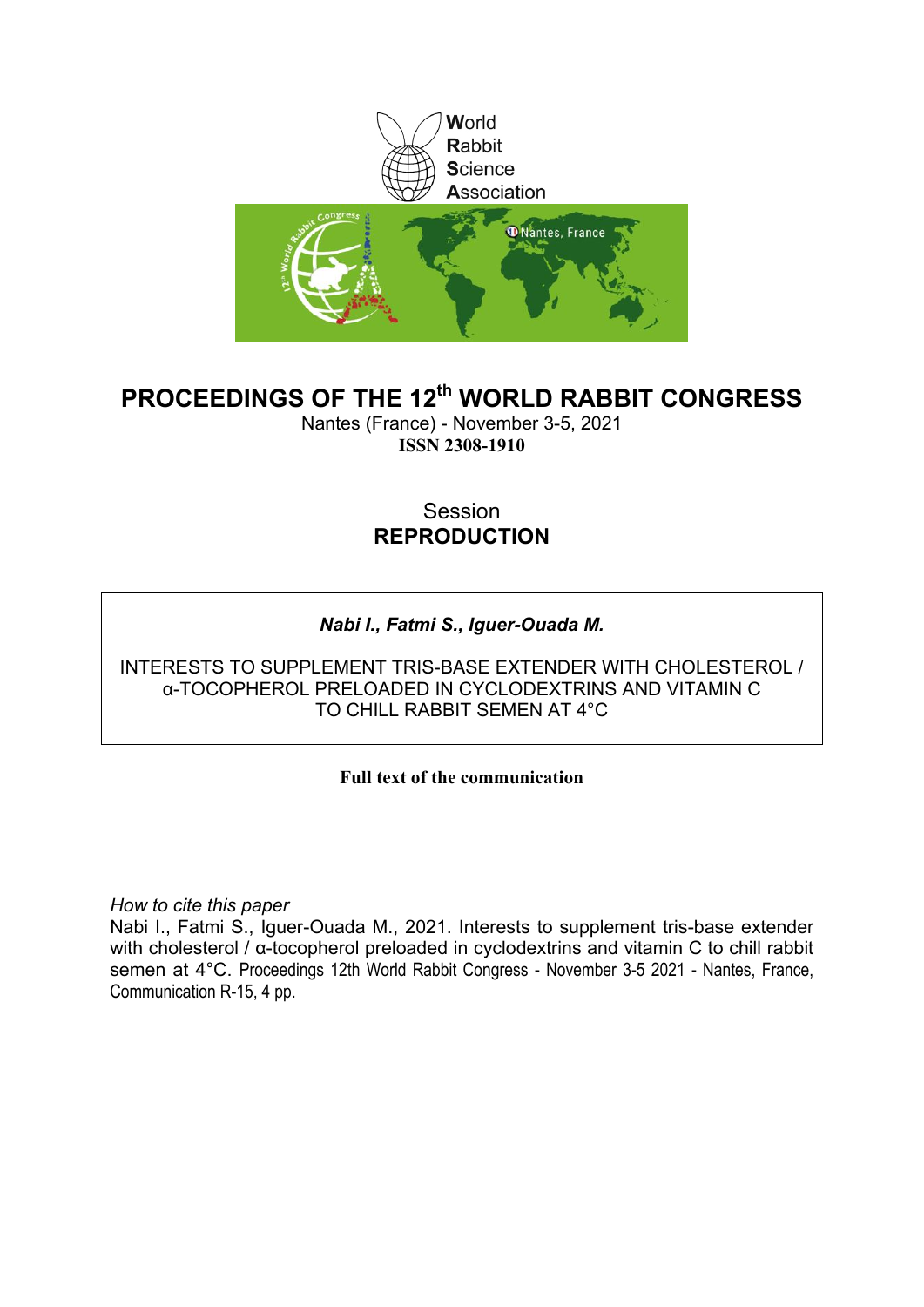### **INTERESTS TO SUPPLEMENT TRIS-BASE EXTENDER WITH CHOLESTEROL / α-TOCOPHEROL PRELOADED IN CYCLODEXTRINS AND VITAMIN-C TO CHILL RABBIT SEMEN AT 4°C**

### **Nabi I**brahim **<sup>1</sup> \*, Fatmi S**ofiane **<sup>2</sup> , Iguer-Ouada M**okrane **<sup>2</sup>**

<sup>1</sup>Dept. of Nature & Life Sciences, University Yahia Farès, Urban pole, 26, Médéa, Algeria <sup>2</sup>Associated Laboratory in Marine Ecosystems and Aquaculture, Department of Biological Sciences of the Environment, Abderrahmane-Mira-University, road of TarguaOuzemmour, 06, Bejaia, Algeria \*Corresponding author: ibrahiim.nabi@gmail.com

#### **ABSTRACT**

Semen refrigeration deteriorates the motile quality of rabbit semen and limits its usefulness over 48h of storage. The oxidant stress associated with the diminution of temperature leads to the high production of Reactive Oxygen species (ROS) and harmful alterations of the cell membrane. In this context, The objective of the present study was to supplement the extender with Vitamine C (VitC) and Cholesterol (CLC) or α-tocopherol (TLC) both Loaded in Cyclodextrins, to explore the quality of rabbit semen preserved at 4°C for 48h. Rabbit semen was collected, pooled and then treated by CLC (2.5mg), TLC (0.625) and VitC (0.125mg) for 80-100 million spz/ml; and by different duals (CLC+TLC), (CLC+VitC), (TLC+VitC) and (CLC+TLC+VitC). We analyzed motility kinematic parameters by a Computer-assisted semen analysis (CASA SPA®); and the oxidative status by measuring the amount of lipid peroxidation (TBARS). The results showed a diminution of motility during the time of preservation. However when compared to the control, CLC and TLC treatment improved significantly ( $p<0.05$ ) the kinematic parameters after 24h of 4 $\degree$ C conservation. Velocity Curvilinear (VCL) and Velocity of Average Path (VAP) in TLC treatment (56.0±23.9 and 32.2±15.3  $\mu$ m/s, respectively) and CLC-TLC (VCL 57.9±22.5, VAP 36.4±15.3  $\mu$ m/s) were significantly higher compared to the control (VCL:  $46.9 \pm 24.0$ , VAP:  $24.8 \pm 14.7 \mu$ m/s). After 48h, VAP ( $34.9 \pm 17.0 \mu$ m/s) was significantly (P<0.05) higher in TLC-TLC-VitC treatment than in control (22.9 $\pm$ 11 µm/s). With concern to the oxidative status of refrigerated semen, we noticed a similar level of TBARS at 0h in all treatments. However, we did not notice a significant elevation of TBARS levels in all treatment after 24h or 48h compared to the control. The benefit of CLC and TLC was highly attributed to the higher solubility of cholesterol and α-tocopherol through cyclodextrins.

**Key words**: CLC, α-Tocophérol, Vitamine C, Rabbit Semen, 4°C.

#### **INTRODUCTION**

Refrigerated semen in rabbit artificial insemination (AI) has good fertility/prolificacy results; however, it is limited to a short time, which generally does not exceed 36h of storage (Roca *et al*., 2000). Refrigerated spermatozoa of mammals show reduced motility and low viability (Rodriguez-Gil *et al*., 2006). Boar and stallion are the most studied species for sperm chilling; Gączarzewicz *et al.* (2015) showed that low motility of boar semen was consistent with a decrease of mitochondrial transmembrane potential and oxido-reductive capability; Gibb & Aitiken 2016 reviewed that stallion sperm stored at low temperature, are subjected to high production of free radicals and membrane peroxidation.

Cholesterol-loaded-cyclodextrin (CLC) was widely experimented to enhance semen cryo survival among different species (Mocé *et al*., 2010) but weakly studied for rabbits. Tris-Glucose-Based extenders are adequate to chill rabbit semen at 5° (Johinke *et al.,* 2014). Although, few studies have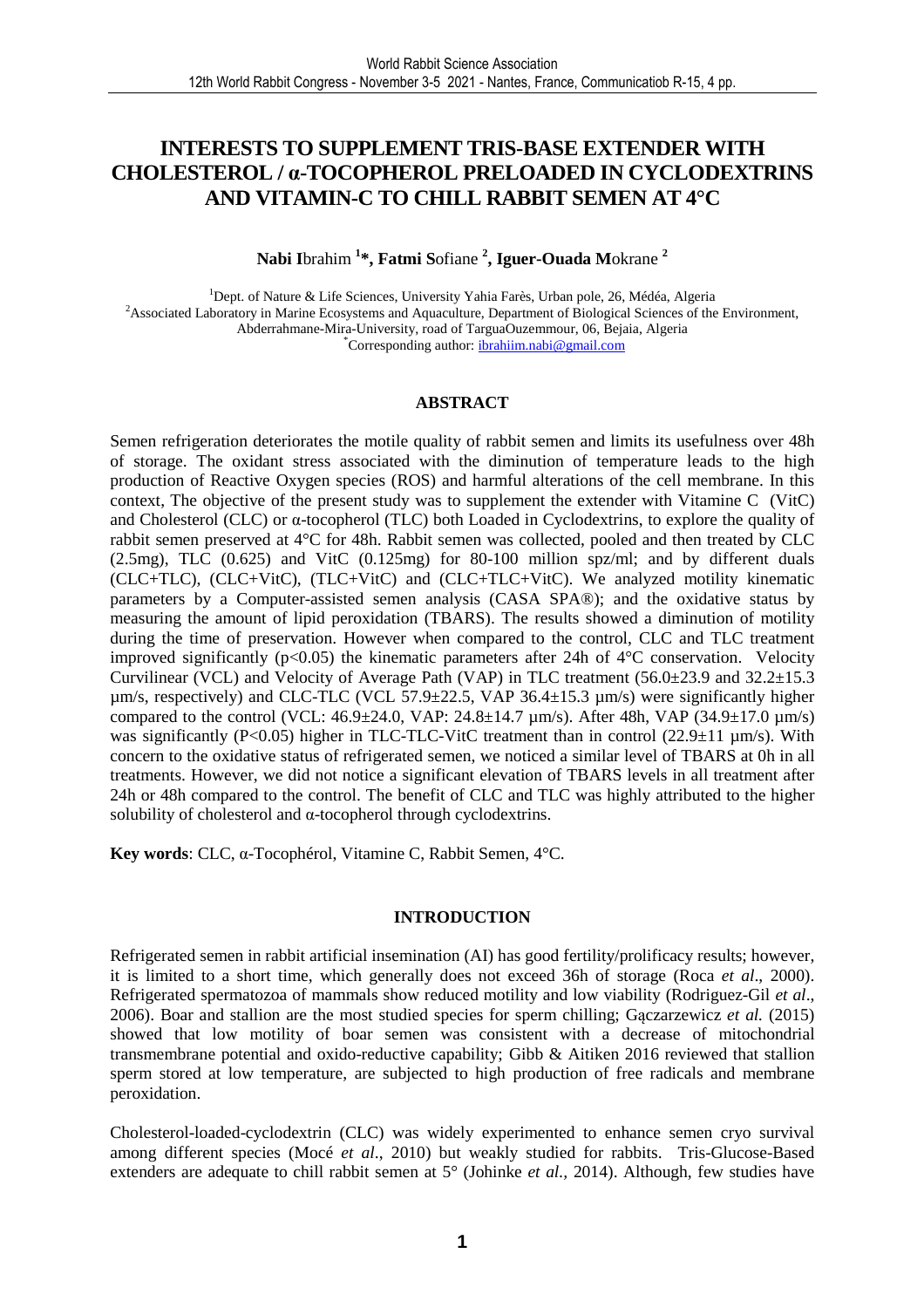reported the extender enrichment with antioxidant substances on rabbit chilled semen (Rosato *et al.,*  2012).

The present study aimed to explore the effects of cholesterol-loaded-Cyclodextrin, α-Tocophérol Loaded-Cyclodextrins and Vitamine C on the quality of 4°C refrigerated Rabbit semen for 48h.

#### **MATERIALS AND METHODS**

#### **Animals and experimental design**

Semen was collected from 10 mature rabbit bucks by using artificial vagina (IMV, France ®)-. Each ejaculate was priorly examined for Mass and motility percentage (Mm ; %Mot respectively) (Brun *et al.*, 2002). Retained ejaculates were pooled (n= 6), examined for concentration and further diluted to obtain pools with 160-200 million spermatozoa/ml. Pools were aliquoted into 8 tubes and submitted by additional dilution (v:v) to eight treatments: 1). Control (Cntr); 2). CLC (5mg/ml); 3). Vitamin C (VitC)  $(0.25mg/ml)$ ; 4).  $\alpha$ -Tocophérol-Loaded-Cyclodextrins TLC  $(1.25mg/ml)$ ; 5). TLC+VitC; 6). CLC+VitC; 7). CLC+TLC and 8). CLC+TLC+VitC. The treatments were then directly placed into a refrigerator at 4°C for 48h. The kinematic parameters were determined at 0h, 24h and 48h using a computer-assisted semen analyzer (CASA) (SCA, 4.0, Microptic ®, Spain) Castellini & Lattailiolli, (1999). Lipid peroxidation was also analyzed at 0h, 24h and 48h using Thio-BarbituricAcid-Reactive-Substances (TBARS) method (Buegue, 1978).

#### **Cyclodextrins complexes preparation**

All reagents were from SIGMA-ALDRICH ® (PROCHIMA- SIGMA – Tlemcen, Algérie). CLC complex was prepared according to Purdy & Graham, (2004). Briefly, a mix of methyl-β-cyclodextrin solution (0.5g/ml in methanol) and cholesterol solution (200mg/ml in chloroform) was maintained under agitation for 24h at 25°C and shielded from light. The solvent was then rotary evaporated under vacuum and the residue crystalline powder was kept in a desiccator. The complex TLC was prepared using the method of co-evaporation described by Koontz *et al*. (2009). Methyl-β-cyclodextrin (309.11mg) and α-Tocopherol (100mg) were dissolved in 50ml éthanol. The mix was maintained under agitation for 24h at 25<sup>°</sup>C and shielded from light. The solvent was then rotary evaporated under vacuum and the residue crystalline powder was kept in a desiccator.

#### **Statistical Analysis**

The statistical analysis was performed using StatView ® statistical program (version 5.0). Values of motility percentages, kinematic parameters and TBARS of each treatment were expressed as means ± standard deviation of the mean (SD). Data for chilling treatments were analyzed by one-way analysis of variance (ANOVA) for comparison, followed by Post-hoc Fisher's test. A P- value  $\langle 0.05 \rangle$  was considered to be statistically significant.

### **RESULTS AND DISCUSSION**

The concentration and the percentage of motility of the pooled semen (Concentration: 683,42 million spz/ml; MOT:67.62%; PMOT:24.2%) were approachable to those reported by Brun *et al.* (2002) (716 million spz/ml and 77.4% of MOT). The kinematic parameters of pooled semen (VCL: 59.3µm/s; VAP: 41.4µm/s and VSL:27.1µm/s) were similar to the industrial findings of Lavara *et al*. (2005) (VCL, VAP, and VSL: 54.8µm/s, 36µm/s and 26.1µm/s respectively). Our findings showed the good quality of the pooled semen.

Figure 1 showed the percentages of total motility (MOT) and progressive motility (PMOT) for different treatments. Our findings showed a decrease of motility during refrigeration for all groups; the decrease was significant at 48h of preservation compared to 0h. However when Comparing treatments to the control, the results showed that CLC and CLC-VitC treatments presented –respectively- higher percentages (p<0.05) of PMOT at 24h and MOT at 48h.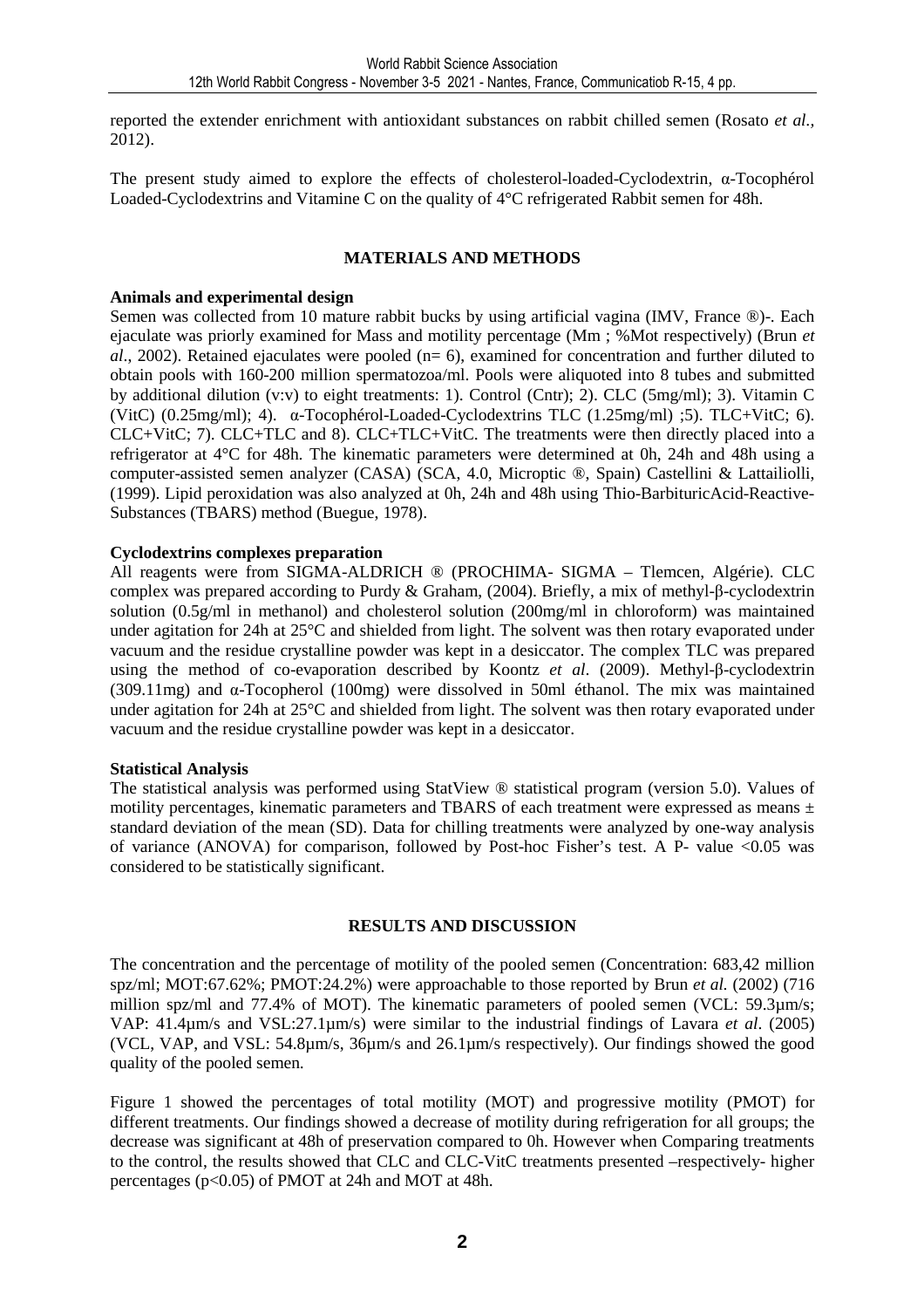

Figure 1: Effect of CLC, TLC and Vitamin E and their combinations on Total and progressive motility percentages. (Means  $\pm$  SE), different letters indicate P-value <0.05 in comparison with control.

The effect of CLC, TLC and VitC on kinematic parameters is set out in Table 1. Compared to control, curvilinear velocity (VCL), average path velocity (VAP) and velocity of the straight line (VSL) of 4°C preserved sperm were significantly improved (p>0.05) by all treatments after 24h; in fact, the most effective at 24h was the combination CLC-TLC and CLC-TLC-VitC. At 48h of 4°C preservation, only the dualistic treatments CLC-TLC, CLC-VitC and CLC-TLC-VitC enhanced significantly  $(p<0.05)$  the VAP and VSL values. For the peroxidation levels (table2), our results did not show any significant effect of different treatment in comparison to control.

|        |  |  |  | <b>Table 1:</b> Effect of CLC, TLC, VitC and their combinations on Kinematic parameters and TBARS |  |  |  |
|--------|--|--|--|---------------------------------------------------------------------------------------------------|--|--|--|
| level. |  |  |  |                                                                                                   |  |  |  |

|                    |     | Cntr            | CLC <sup>1</sup> | TLC <sup>2</sup> | VitC <sup>3</sup> | <b>CLC</b><br><b>TLC</b> | <b>CLC</b><br><b>VitC</b> | <b>TLC</b><br><b>VitC</b> | <b>CLC-TLC</b><br><b>VitC</b> |
|--------------------|-----|-----------------|------------------|------------------|-------------------|--------------------------|---------------------------|---------------------------|-------------------------------|
| <b>VCL</b>         | 0h  | $59.6 \pm 20.5$ | $56.0*+24.4$     | $55.4*+18.5$     | $59.0 \pm 21.6$   | $62.1 \pm 21.9$          | $60\pm 20.6$              | $56.3*+19.4$              | $57.3 + 19.5$                 |
| $(\mu m/s)$        | 24h | $46.9 \pm 24.0$ | $57.7*+22.5$     | $56.0* \pm 23.9$ | $58.1* \pm 30.5$  | $57.9*+22.5$             | $51.1 \pm 20.3$           | $51.1*+20.4$              | $57.7*+22.8$                  |
|                    | 48h | $45.3 \pm 17.4$ | $51.7 \pm 21.9$  | $49.8 \pm 24.7$  | $48.9 \pm 21.6$   | $54.7 \pm 24.6$          | $61.4*+28.4$              | $54 \pm 24.3$             | $58.1*+24.5$                  |
| <b>VAP</b>         | 0h  | $46.1 \pm 15.6$ | $42.4*+15.8$     | $44.7 \pm 15.2$  | $47.8 \pm 18.5$   | $48.2*+17$               | $45.4 \pm 16.4$           | $45.2 + 15.8$             | $47.2 + 17.1$                 |
| $(\mu m/s)$        | 24h | $24.8 + 14.7$   | $33.2*+13.9$     | $32.2*+15.3$     | $30.7*+16.1$      | $36.4*+15.3$             | $31.6*+13$                | $31.2*+15.9$              | $34.0*+14.4$                  |
|                    | 48h | $22 \pm 11$ .   | $26.7 \pm 13.4$  | $27 \pm 13.6$    | $23.5 \pm 11.4$   | $33.0* \pm 16.8$         | $32.3* \pm 14.4$          | $27.0 \pm 12.1$           | $34.9* \pm 17$                |
| <b>VSL</b>         | 0h  | $33 \pm 18.5$   | $30*_{\pm}18.1$  | $32.7 + 17.5$    | $34.7 \pm 20.6$   | $31.9 \pm 19.1$          | $29.5* \pm 17.8$          | $34.2 \pm 19.6$           | $32.7 + 18.7$                 |
| $(\mu m/s)$        | 24h | $13.4 \pm 10.5$ | $21.6*+12.5$     | $19.4*+13.9$     | $17.5*+11.3$      | $21.8*+13.6$             | $22.6*+12.2$              | $20.0*+15.7$              | $22.6*+13.5$                  |
|                    | 48h | $13.6 \pm 10.3$ | $14.8 + 9.8$     | $16.2 \pm 10.3$  | $13.8 + 9$        | $19.0* \pm 13.1$         | $18.6* \pm 10$            | $16.4 \pm 9.5$            | $21.1* \pm 15.5$              |
| ALH                | 0h  | $1.80 + 0.9$    | $1.81 \pm 1.0$   | $1.61*+0.8$      | $1.6*+0.9$        | $1.91 + 1.0$             | $1.89 + 0.9$              | $1.59*+0.9$               | $1.56*+0.8$                   |
| (Hz)               | 24h | $2.0 \pm 0.9$   | $2.40*+0.9$      | $2.32*+1.0$      | $2.53* \pm 1.3$   | $2.35*+1.0$              | $2.05+0.9$                | $2.32*+0.8$               | $2.37*+0.9$                   |
|                    | 48h | $1.96 \pm 0.7$  | $2.2 \pm 0.8$    | $2.1 \pm 1$      | $2.14 \pm 0.9$    | $2.27 \pm 1.0$           | $2.63* \pm 1.2$           | $2.39*_{\pm}1.1$          | $2.46*_{\pm}1.1$              |
| TBARS <sup>4</sup> | 0h  | $0.67+0.09$     | $0.62 \pm 0.3$   | $1.0+1.0$        | $0.78 + 0.4$      | $0.41 + 0.2$             | $0.91 \pm 0.7$            | $1.43 + 1.5$              | $0.9 \pm 0.9$                 |
| (mmol/ml)          | 24h | $0.83 \pm 0.05$ | $1.43 \pm 1.0$   | $0.63 \pm 0.1$   | $0.7 \pm 0.1$     | $0.83 \pm 0.3$           | $0.51 \pm 0.1$            | $0.93 \pm 0.1$            | $1.0 \pm 0.6$                 |
|                    | 48h | $0.69 \pm 0.2$  | $0.62 \pm 0.3$   | $1.16 \pm 0.9$   | $0.94 \pm 0.5$    | $0.76 \pm 0.5$           | $0.49 \pm 0.2$            | $0.79 \pm 0.3$            | $1.69 \pm 0.2$                |

Means with  $(*)$  on the same row differ significantly to control (P-value <0.05). <sup>1</sup>CLC(Cholesterol-Loaded-Cyclodextrin). <sup>2</sup>TLC (α-tocopherol-laoded-Cyclodextrin). <sup>3</sup>VitC (Vitamin C). <sup>4</sup>TBARS/MDA (ThioBarbituric Acide Reactive Sustances/Malondealdehyde).

Cholesterol and α-tocopherol are important components of the spermatozoa plasma membrane. Cholesterol affected the fluidity of phospholipid bilayer (Mocé *et al*., 2009). Vitamine E remains the natural membrane's inserted antioxidant system (Mourvaki *et al.,* 2008). Few studies investigated the effect of cholesterol on rabbit sperm preserved at 4°C. Whereas, the use of cyclodextrins to treat rabbit semen at 4°C with α-tocopherol has never been investigated before. Our findings showed that CLC, TLC or their combination enhanced significantly the motility and kinematic parameters after 24h at 4°C. Aksoy *et al.* (2010) found that CLC enhanced osmotic tolerance in fresh rabbit semen and inhibited premature acrosome reaction in liquid storage at 4°C. Crispilho *et al.* (2013) and Nasseer *et al*. (2015) demonstrated also a positive effect on stallion and ram. Besides, our treatments did not show a significant impact of Cyclodextrin/Vitamin E complex on lipid peroxidation, in discordance to Castellini *et al.* (2000) where they found that motility parameters were not improved but only a